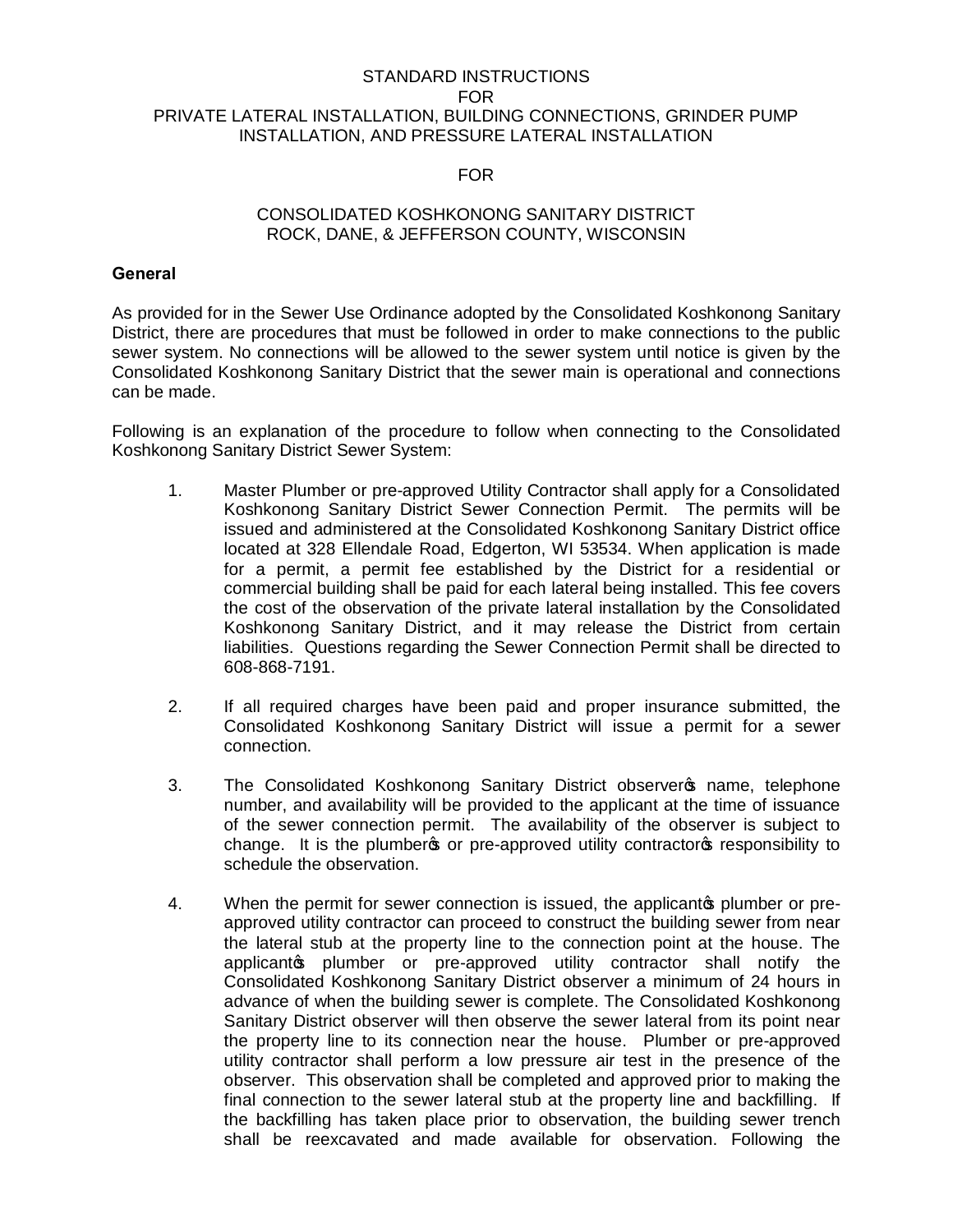connection of the lateral the septic tank shall be abandoned in accordance with State of Wisconsin Plumbing Code.

- 5. Only after observation is made by the Consolidated Koshkonong Sanitary District will the applicant be allowed to connect building sewer and discharge sewage to the public collection system.
- 6. The Consolidated Koshkonong Sanitary District will conduct periodic tests of the collection system. These tests will be used to identify any illegal sewer connections. If illegal connections are found, the Consolidated Koshkonong Sanitary District shall order their disconnection. The Consolidated Koshkonong Sanitary District shall impose fines on persons using illegal connections after they have been ordered to disconnect them and reserves the option to shut off laterals at the main in the event of continuing violation.
- 7. If the property owner is working on the plumbing within the house, then the work within the house is subject to the jurisdiction of the Town. A Town building permit is required for plumbing work within the house.
- 8. Back-flow preventers should be installed subject to the State of Wisconsin Plumbing Code and must be approved by Consolidated Koshkonong Sanitary District.

Sewer Use Ordinance (Partial - See District for Entire Ordinance)

- 1. No unauthorized person shall uncover, make any connections with or opening into, use, alter, or disturb any public sewer or appurtenance thereof without first obtaining a written sewer connection permit from the Consolidated Koshkonong Sanitary District.
- 2. There shall be two (2) classes of building connection permits:
	- a. Permits for residential and commercial service.
	- b. Permits for service to establishments producing industrial wastes.

In either case, the owner or her/his agent shall make application on a special form furnished by the Consolidated Koshkonong Sanitary District. The Sewer Connection Permit Application shall be supplemented by any plans, specification, or other information considered pertinent in the judgement of the Consolidated Koshkonong Sanitary District. The Sewer Connection Permit fee along with any other fees shall be paid to the Consolidated Koshkonong Sanitary District at the time application is filed.

- 3. All costs and expense incidental to the installation and connection of the building sewer shall be borne by the property owner. The property owner shall indemnify the Consolidated Koshkonong Sanitary District and its agents from any loss or damage that may directly or indirectly be occasioned by the installation of the building sewer.
- 4. A separate and independent building sewer shall be provided for every building intended for human habitation or occupancy.
- 5. Old building sewer may be used in connection with new building only when they are found, on examination and tested by the Consolidated Koshkonong Sanitary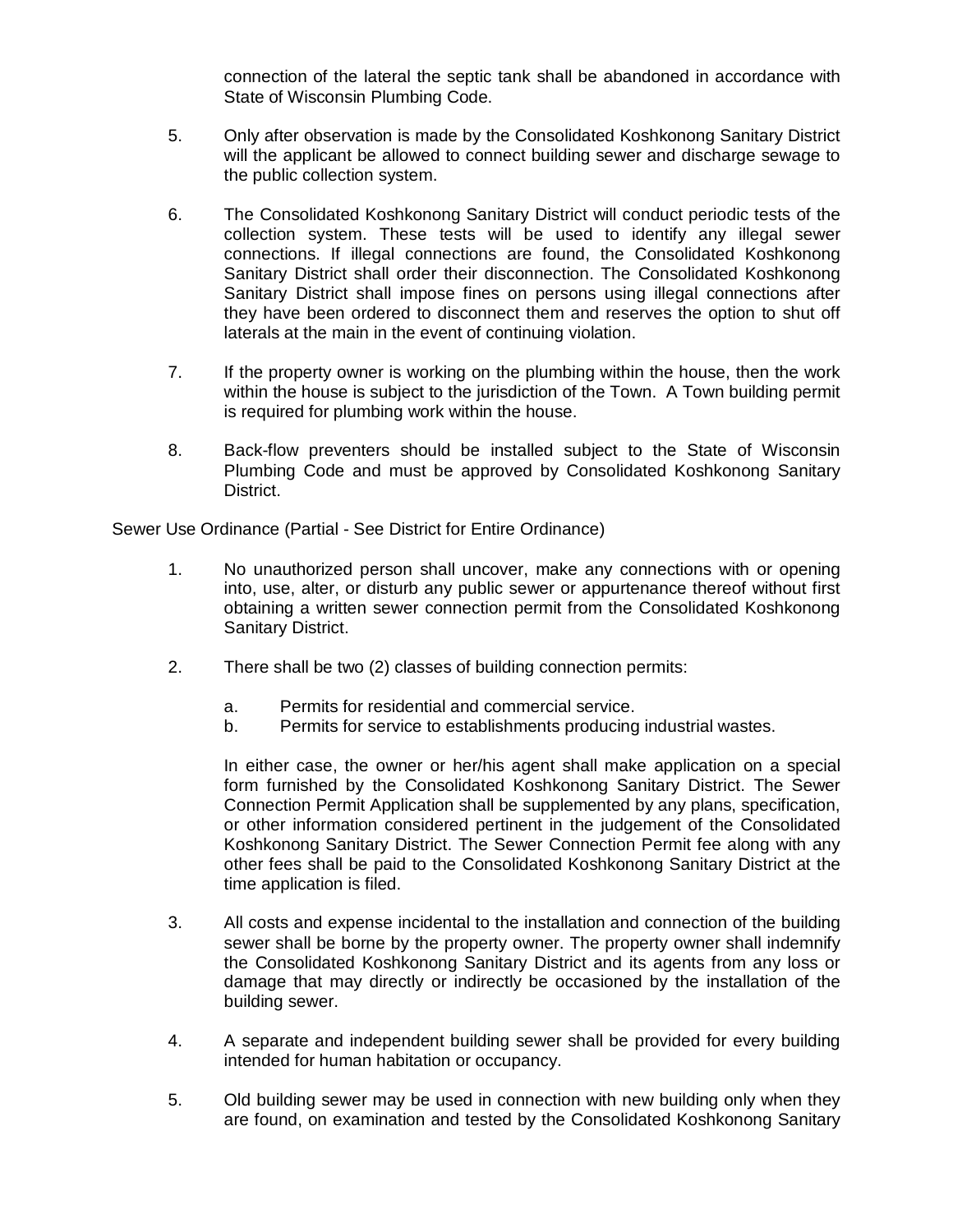District, to meet all requirements of this Ordinance and the State of Wisconsin Plumbing Code.

- 6. The size, slope, alignment, material of construction of a building gravity sewer or pressure lateral, and the methods to be used in excavation, placing of the pipe, jointing, testing, backfilling the trench, and connecting to the Consolidated Koshkonong Sanitary District lateral shall all conform to the requirements of the State of Wisconsin Plumbing Code or other applicable rules and regulation pertinent to the installation and the following specifications:
	- a. PVC Plastic SDR 35 conforming to ASTM D2665 with elastomeric joints conforming to ASTM 2672 or SDR 35 or SDR 26 with depth greater than 15 feet conforming to ASTM D2241 with elastomeric joints conforming to ASTM D3139, F477 and as approved by the District for gravity sewers. Pressure laterals shall be schedule 40 conforming to ASTM D2665 with solvent weld joints conforming to ASTM 2672.
	- b. All sanitary sewer laterals must be a minimum of eight feet from a private well.
	- c. Bedding material for building gravity sewer and pressure lateral shall be crushed stone or gravel ranging in size form 1/4-inch to 3/4-inch and shall extend from 4-inches below the pipe to the top of the pipe. Cover material from the bedding material to 12-inches above the top of the pipe stall consist of compacted sand or bedding material.
	- d. All gravity building sewers, pressure laterals and the connection to the street lateral shall be observed by the Consolidated Koshkonong Sanitary District prior to backfilling. All building gravity sewer and pressure lateral shall be tested in accordance with the State of Wisconsin Plumbing Code in the presence of the observer.
	- e. Streets, sidewalks, parkways and all other public property disturbed in the course of the work shall be restored to original condition and in a manner satisfactory to the Consolidated Koshkonong Sanitary District at the property owners expense.
	- f. Gravity service laterals for single family residences, campground sites, and mobile trailers shall be four (4) inch minimum. All other service laterals shall be six (6) inch minimum. If the size of lateral within the rightof-way as shown on the lateral card and installed in the field is four (4) inch for commercial buildings, then a four (4) inch lateral may be installed. Pressure laterals for single family residences, campground sites, and mobile trailers shall have a minimum size of one and one quarter  $(1 \, \mathcal{U})$ inch, a minimum velocity of 2 feet per second, and a maximum velocity of 6 feet per second.
- 7. In new building construction the sanitary sewer lateral installed within the basement of the building shall have a cap glued to seal the lateral until the building is completely enclosed with walls and roof to eliminate the chance of clear water infiltrating into the sewer.
	- 8. Whenever possible, the building **s** sewer shall be brought to the building at an elevation below the basement floor. In all buildings in which any building drain is too low to permit gravity flow to the public sewer, wastewater carried by such building drain shall be lifted by a means in conformance with the State of Wisconsin Plumbing Code and approved by the Consolidated Koshkonong Sanitary District at the owner<sup>g</sup> expense.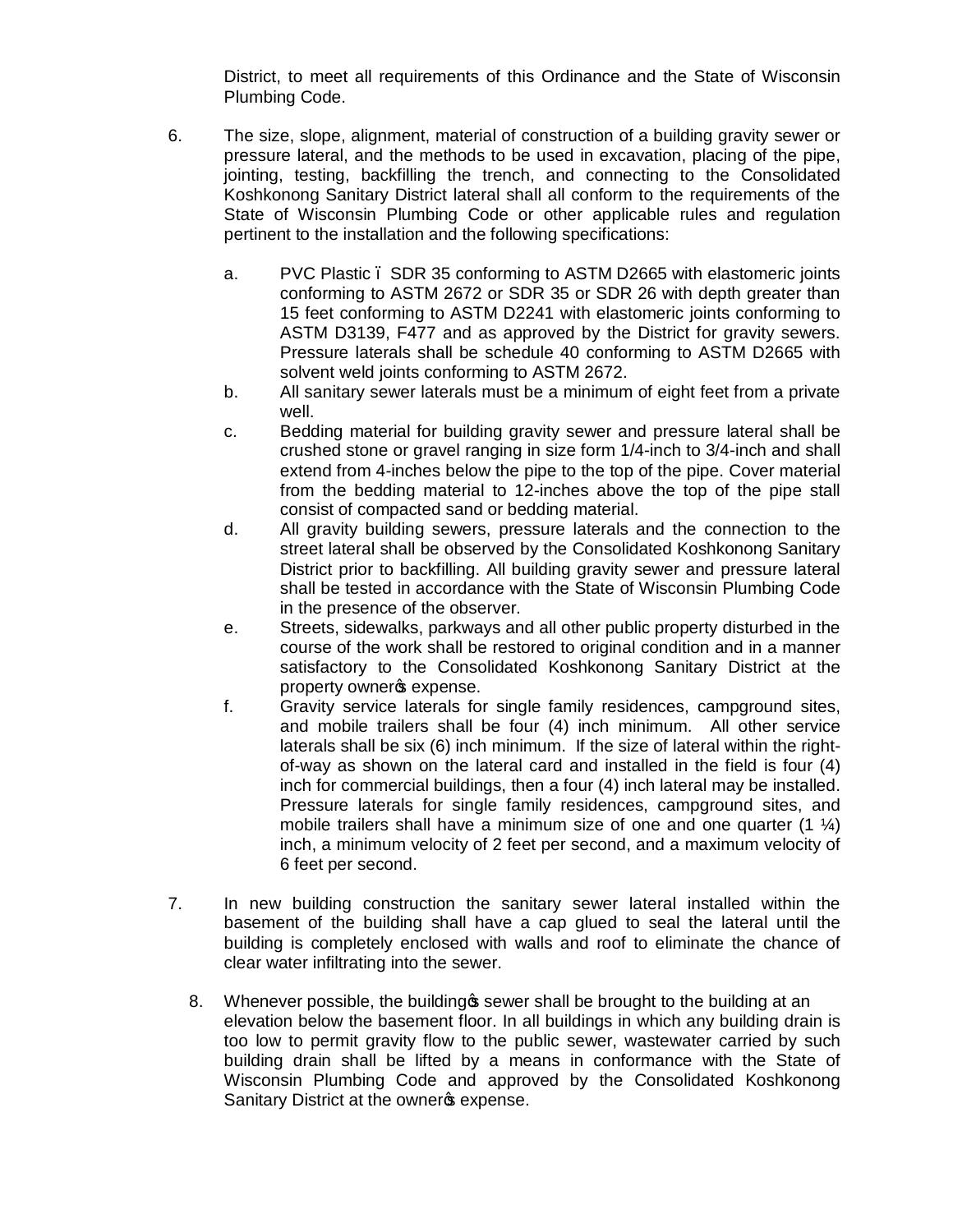- 9. The installation of grinder pump basin structures shall be done on firm and dry sub-grade with a minimum of six (6) inches of bedding stone. Bedding stone beneath the structure shall be clean with naturally rounded aggregate ranging in particle size from  $1/8$  inch to  $\frac{3}{4}$  inch in greatest dimension. All structures used should be designed to guard against floating or other damage resulting from general water or flooding. Installation of basins shall be in accordance with the manufacturers directions.
- 10. Precast four (4) foot diameter manholes may be used as grinder pump basin structure. The top section of the manhole shall be an eccentric cone or flat slab top designed for H-20 truck loading and shall meet requirements of ASTM C-478. All joints between manhole pipe sections and top shall be tongue and grove conforming to ASTM C443. Manhole joints shall be sealed with circular O-ring conforming to ASTM C443 or bituminous jointing material equal to EZ-Stick, Kent Seal, Ram-Nek, or Mas-Stik butyl rubber gasket, or butyl rubber rope. Manhole connections at penetration holes shall be made using flexible, watertight connections, PSC Press seal, Kor-N-Seal, or equal. Manhole bottoms for sanitary sewer shall be monolithically precast with the bottom section. All manholes shall be provided with internal frame-chimney seals and Neenah R-1550 manhole castings with machined from, type B solid lid, concealed pick holes and self sealing gaskets.
- 11. Prefabricated polyethylene basins, as manufactured by Environment. One, with a properly sized concrete anchor to prevent floatation may be used for private grinder pump installations.
- 12. Grinder pump basin structures, other than precast manhole structures or prefabricated basins manufactured by Environment-One, may be used upon approval from the Consolidated Koshkonong Sanitary District.
- 13. Groundwater shall be assumed to be at ground surface elevation of the grinder pump basin. Concrete anchors shall be installed in accordance with manufacturer of directions. All calculations for concrete anchor sizing shall be submitted to the Consolidated Koshkonong Sanitary District for review.
- 14. Backfill around the grinder pump basin shall consist of clean sand to the ground surface. The basin shall be oriented to allow the connection of plumbing and shall install anchors so as not to interfere with connection points. Excavation for the basin shall be to such a depth that the accessway cover is a maximum four (4) inches above grade. The Consolidated Koshkonong Sanitary District shall not be responsible for the installation of the pump basin structure, gravity lateral, pressure sewer or any other portion of the project installed by the homeowner's plumber.
- 15. Grinder pumps used shall conform to the requirements of the State of Wisconsin Plumbing Code or other applicable rules and regulation pertinent to the installation. Preferably grinder pumps should be 1-HP, Environment-One grinder pumps. Detailed information on grinder pumps other than 1- HP, Environment-One shall be provided to the Consolidated Koshkonong Sanitary District. The Consolidated Koshkonong Sanitary District shall not be responsible for any pumps selected or any of the electrical connections made as part of the grinder pump installation.
- 16. Roof-leaders, surface drains, groundwater drains, foundation drains and other